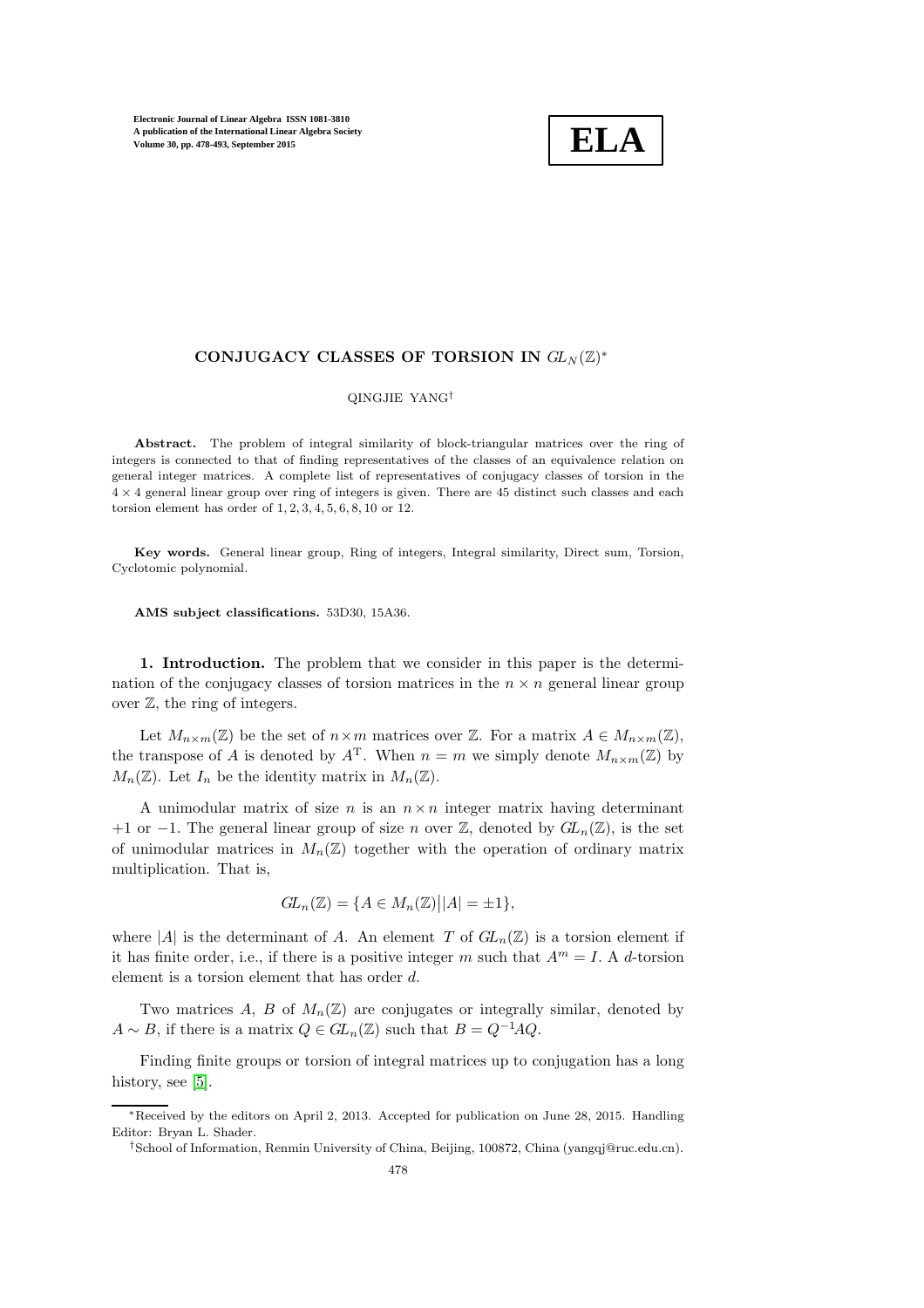**ELA**

Conjugacy Classes of Torsion in  $GL_n(\mathbb{Z})$  479

Given a matrix  $A \in M_n(\mathbb{Z})$ , we denote the characteristic polynomial of A by

$$
f_A(x) = |xI - A|.
$$

If  $A \in GL_n(\mathbb{Z})$ , then  $f_A(x)$  is a monic polynomial with constant term  $f(0) = \pm 1$ .

Let  $f(x) = x^n + a_{n-1}x^{n-1} + \cdots + a_1x + a_0 \in \mathbb{Z}[x]$ , the polynomial ring over  $\mathbb{Z}$ , with  $f(0) = \pm 1$ . The set of all integral matrices with characteristic polynomial  $f(x)$ is denoted by  $M_f$ . That is,

$$
M_f = \{ A \in GL_n(\mathbb{Z}) \mid f_A(x) = f(x) \}.
$$

Let  $\mathcal{M}_f$  be the set of all conjugacy classes of matrices in  $M_f$ . The size of  $\mathcal{M}_f$  is denoted by  $|\mathcal{M}_f|$ .

The matrix  $C_f$  given by

$$
C_f = \begin{bmatrix} 0 & 0 & \cdots & 0 & -a_0 \\ 1 & 0 & \cdots & 0 & -a_1 \\ 0 & 1 & \cdots & 0 & -a_2 \\ \vdots & \vdots & & \vdots & \vdots \\ 0 & 0 & \cdots & 1 & -a_{n-1} \end{bmatrix}
$$

is known as the companion matrix of  $f(x) = x^n + a_{n-1}x^{n-1} + \cdots + a_1x + a_0$ . It is known that  $C_f \in M_f$ , and thus,  $\mathcal{M}_f \neq \emptyset$ .

For any  $A \in GL_n(\mathbb{Z})$ , we use  $C(A)$  to denote its centralizer in  $GL_n(\mathbb{Z})$ . If A is similar to the companion matrix of a polynomial over  $\mathbb{Z}$ , then its centralizer is

 $C(A) = \{g(A) \in GL_n(\mathbb{Z}) \mid g(x) \in \mathbb{Z}[x] \text{ is of degree less than } n\}.$ 

For  $A \in M_{n \times m}(\mathbb{Z})$  and  $B \in M_{s \times t}(\mathbb{Z})$ , the direct sum of A and B is

$$
A \oplus B = \begin{bmatrix} A & 0 \\ 0 & B \end{bmatrix} \in M_{(n+s)\times(m+t)}(\mathbb{Z}).
$$

Obviously,  $A \oplus B$  is a unimodular matrix if and only if both A and B are unimodular matrices.

A matrix  $A \in GL_n(\mathbb{Z})$  is decomposable if it is conjugate to a direct sum of two matrices which have smaller sizes; otherwise, A is said to be indecomposable.

The characteristic polynomial of a decomposable matrix is reducible over  $\mathbb{Z}$ , but the converse is not true.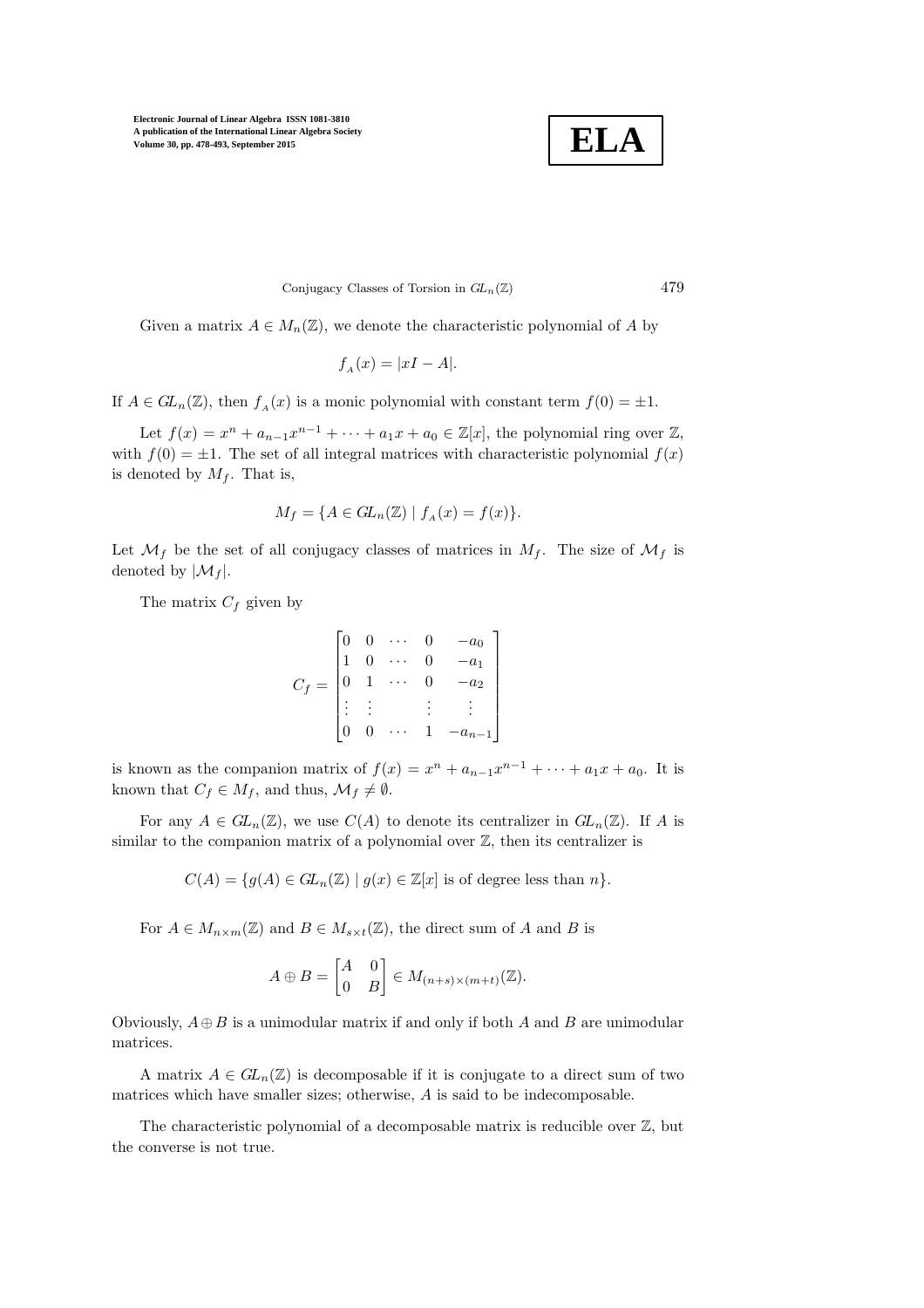

### 480 Q. Yang

In this paper, we mainly consider the integral similarity problem for upper blocktriangular matrices of the form

$$
\begin{bmatrix} A & X \\ 0 & B \end{bmatrix},
$$

<span id="page-2-1"></span>where  $A, B$  are unimodular matrices with coprime minimal polynomials. Our results are based on the following lemmas. We state them without proof.

LEMMA 1.1. Each A in  $M_n(\mathbb{Z})$  is integrally similar to a block-triangular matrix

<span id="page-2-2"></span>

| Г $A_{11}$ | $A_{12}$     | $A_{1r}$ |  |
|------------|--------------|----------|--|
| IJ         | $\rm 4_{22}$ | $A_{2r}$ |  |
|            |              |          |  |
|            |              |          |  |

where the characteristic polynomial of  $A_{ii}$  is irreducible,  $1 \leq i \leq r$ . The blocktriangularization can be attained with the diagonal blocks in any prescribed order.

<span id="page-2-0"></span>See [\[6,](#page-15-1) [9\]](#page-15-2) for a proof.

LEMMA 1.2. Let  $A \in GL_n(\mathbb{Z})$  have irreducible minimal polynomial  $p(x)$  with  $|\mathcal{M}_p| = 1$ . Then A is integrally similar to

$$
C_p \oplus C_p \oplus \cdots \oplus C_p,
$$

where  $C_p$  is the companion matrix of  $p(x)$ . That is  $|\mathcal{M}_{p^k}| = 1$ .

See also [\[6\]](#page-15-1).

Consider two monic polynomials

 $f(x) = x^n + a_{n-1}x^{n-1} + \cdots + a_0$  and  $g(x) = x^m + b_{m-1}x^{m-1} + \cdots + b_0$ 

in  $\mathbb{Z}[x]$ . Recall that the resultant of  $f(x)$  and  $g(x)$  is the determinant

$$
R(f,g) = \begin{vmatrix} 1 & a_{n-1} & \cdots & a_0 & 0 & \cdots & \cdot \\ 0 & 1 & a_{n-1} & \cdots & a_0 & 0 & \cdots & \cdot \\ \vdots & \vdots & \vdots & \vdots & \vdots & \vdots & \vdots & \vdots \\ 1 & b_{m-1} & \cdots & b_0 & 0 & \cdots & \cdot \\ 0 & 1 & b_{m-1} & \cdots & b_0 & 0 & \cdots & \cdot \\ \vdots & \vdots & \vdots & \vdots & \vdots & \vdots & \vdots & \vdots \\ 0 & 1 & b_{m-1} & \cdots & b_0 & \cdots & \cdot \\ \vdots & \vdots & \vdots & \vdots & \vdots & \vdots & \vdots \\ 0 & 1 & b_{m-1} & \cdots & \cdots & b_0 \end{vmatrix}^T n \text{ rows}
$$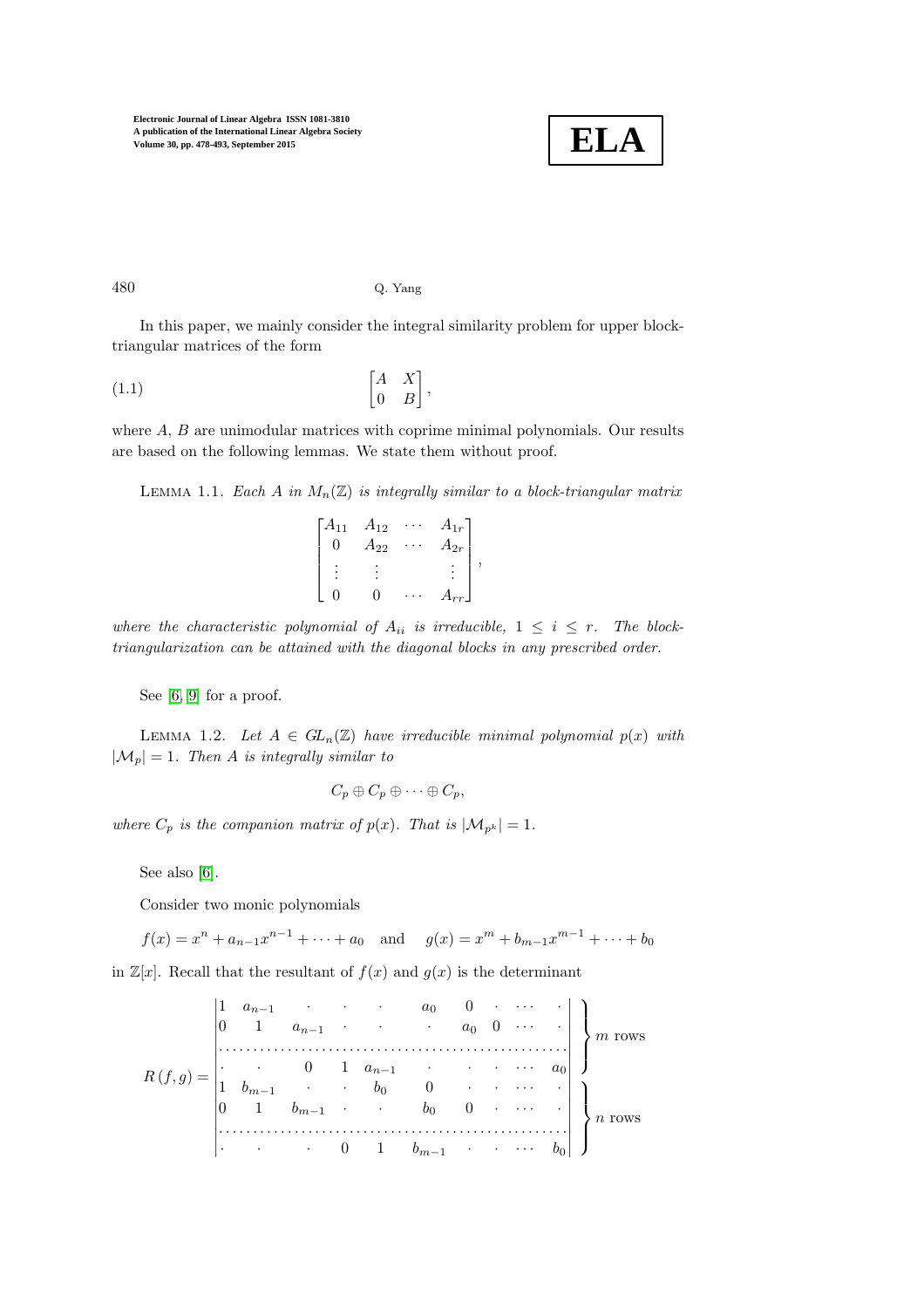**ELA**

Conjugacy Classes of Torsion in  $GL_n(\mathbb{Z})$  481

It is known that  $f(x)$  and  $g(x)$  are coprime if and only if  $R(f, g) \neq 0$ .

<span id="page-3-2"></span>The following theorem, which is a corollary of Lemma [3.1,](#page-9-0) gives a sufficient condition for decomposability.

THEOREM 1.3. Let  $A \in M_n(\mathbb{Z})$  with its characteristic polynomial a product of two coprime polynomials whose resultant is  $\pm 1$ . Then A is decomposable.

To explain our results, we need to develop some notation. For any  $A \in GL_n(\mathbb{Z})$ , we use  $A^+$ ,  $A^-$  to denote the block matrices  $\begin{bmatrix} A & e \\ 0 & 1 \end{bmatrix}$ ,  $\begin{bmatrix} A & e \\ 0 & -A \end{bmatrix}$  $0 -1$  respectively, where  $e = (1, 0, \ldots, 0)^{\mathrm{T}} \in M_{n \times 1}(\mathbb{Z})$ . Clearly,  $A^+, A^- \in \widetilde{GL}_{n+1}(\mathbb{Z})$ . Also, we let  $C_n$  denote the companion matrix of  $\Phi_n(x)$ , the *n*th cyclotomic polynomial of degree  $\varphi(n)$ , where  $\varphi$  is the Euler's totient function.

<span id="page-3-0"></span>Our results are given in following theorems. We will prove them in Section [3.](#page-9-1)

THEOREM 1.4. Let  $n > 1$  and  $A = C_n \oplus C_n \oplus \cdots \oplus C_n$ , the direct sum of s-copies of  $C_n$ . Let

<span id="page-3-3"></span>
$$
M = \begin{bmatrix} A & X \\ 0 & I_m \end{bmatrix}, \quad where \quad X \in M_{s\varphi(n)\times m}(\mathbb{Z}).
$$

1. If  $n = p^k$ , where p is a prime number and  $k \ge 1$ , then

(1.2) 
$$
M \sim \underbrace{C_n^+ \oplus \cdots \oplus C_n^+}_{t} \oplus \underbrace{C_n \oplus \cdots \oplus C_n}_{s-t} \oplus I_{m-t},
$$

where the number t of  $C_n^+$  satisfies  $0 \le t \le \min(s,m)$  and is uniquely determined by M.

2. If n is not a power of a prime, then  $M \sim A \oplus I_m$ .

<span id="page-3-1"></span>The special case  $n = 2$  was established by Hua and Reiner, [\[4\]](#page-14-0). Similarly, we have the following.

THEOREM 1.5. Let  $n > 2$  and  $A = C_n \oplus C_n \oplus \cdots \oplus C_n$ , the direct sum of s-copies of  $C_n$ . Let

$$
M = \begin{bmatrix} A & X \\ 0 & -I_m \end{bmatrix}, \quad where \quad X \in M_{s\varphi(n)\times m}(\mathbb{Z}).
$$

1. If  $n = 2p^k$ , where p is a prime and  $k \ge 1$ , then

$$
M \sim \underbrace{C_n^- \oplus \cdots \oplus C_n^-}_{t} \oplus \underbrace{C_n \oplus \cdots \oplus C_n}_{s-t} \oplus (-I_{m-t}),
$$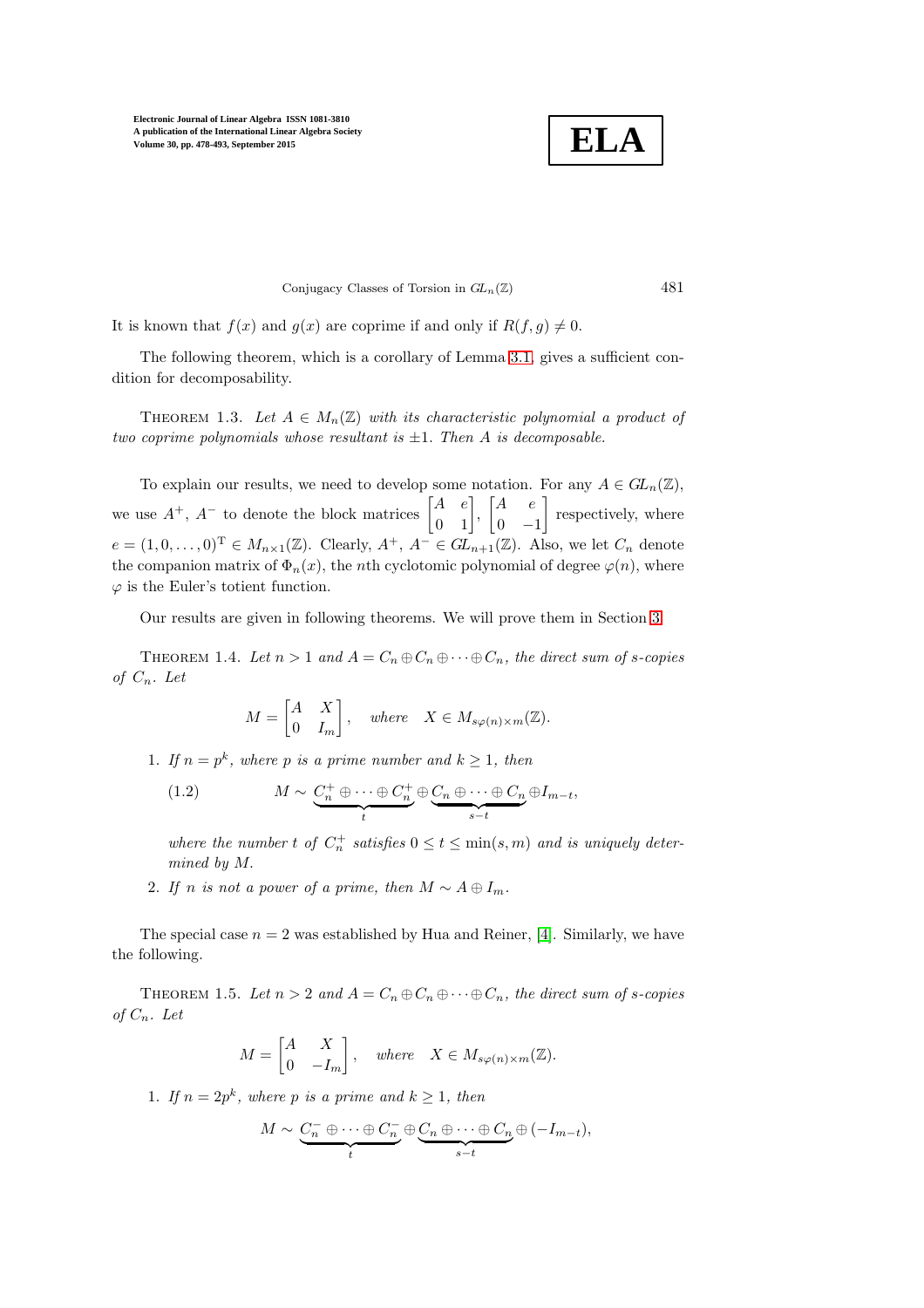

482 Q. Yang

where the number t of  $C_n^-$  satisfies  $0 \le t \le \min(s,m)$  and is uniquely determined by M.

2. If  $n \neq 2p^k$ , then  $M \sim A \oplus (-I_m)$ .

<span id="page-4-0"></span>A complete conjugacy list of torsion in  $GL_2(\mathbb{Z})$  is already known.

LEMMA 1.6. All torsion in  $GL_2(\mathbb{Z})$  up to conjugation are given in the following table together with the centralizers and minimal polynomials of the conjugacy class representatives

| order | $\overline{A}$ | C(A)                        | $m_A(x)$                  |
|-------|----------------|-----------------------------|---------------------------|
|       |                | $GL_2(\mathbb{Z})$          | $\Phi_1(x) = (x-1)$       |
|       | $-I$           | $GL_2(\mathbb{Z})$          | $\Phi_2(x) = (x+1)$       |
| 2     | K              | $\pm I, \pm K$              | $(x-1)(x+1)$              |
|       | H              | $\pm I, \pm U$              | $(x-1)(x+1)$              |
| 3     | W              | $\pm I, \pm W, \pm (I + W)$ | $\Phi_3(x) = x^2 + x + 1$ |
|       |                | $\pm I, \pm J$              | $\Phi_4(x) = x^2 + 1$     |
| 6     | $-W$           | $\pm I, \pm W, \pm (I + W)$ | $\Phi_6(x) = x^2 - x + 1$ |

#### where  $I = \begin{bmatrix} 1 & 0 \\ 0 & 1 \end{bmatrix}$ ,  $K = \begin{bmatrix} 1 & 0 \\ 0 & -1 \end{bmatrix}$  $0 -1$  $\Big\}, U = \begin{bmatrix} 1 & 1 \\ 0 & 1 \end{bmatrix}$  $0 -1$  $\Big\}, W = C_3 = \begin{bmatrix} 0 & -1 \\ 1 & 1 \end{bmatrix}$ 1 −1  $\Big\},\; J = C_4 =$  $\begin{bmatrix} 0 & -1 \\ 1 & 0 \end{bmatrix}$ .

For a proof, see [\[8\]](#page-15-3).

Although the maximal finite subgroups of  $GL_4(\mathbb{Z})$  up to conjugation have been determined by Dade [\[1\]](#page-14-1), a complete set of non-conjugate classes of torsion in  $GL_4(\mathbb{Z})$ is of value. We have solved the closely related problem of classifying the conjugacy classes of elements of finite order in the  $4 \times 4$  symplectic group over  $\mathbb{Z}$ , see [\[12\]](#page-15-4).

If A is a d-torsion element in  $GL_4(\mathbb{Z})$ , then its minimal polynomial  $m_A(x)$  is a factor of  $x^d - 1$ , i.e.,  $m_A(x)$  is a product of cyclotomic polynomials. It is easy to check that any torsion element A in  $GL_4(\mathbb{Z})$  has order 1, 2, 3, 4, 5, 6, 8, 10 or 12. Note that  $\varphi(5) = \varphi(8) = \varphi(10) = \varphi(12) = 4$  and then  $\Phi_n(x)$  is a quartic polynomial for  $n = 5, 8, 10$  or 12. According to Latimer, MacDuffee and Taussky [\[11\]](#page-15-5), if the characteristic polynomial of A is  $\Phi_5(x)$ ,  $\Phi_8(x)$ ,  $\Phi_{10}(x)$  or  $\Phi_{12}(x)$ , then A is conjugate to  $C_5$ ,  $C_8$ ,  $C_{10}$  or  $C_{12}$  respectively since  $\mathbb{Q}(\zeta_m)$ , where  $\zeta_m$  is a primitive mth root of unity, has class number one for all positive integers  $m$  less than 12. We reduce the problem to the case that the characteristic polynomial of A is reducible. The cases where  $m_A(x)$  is an irreducible quadratic polynomial, that is  $m_A(x) = \Phi_n(x)$ ,  $n = 3, 4$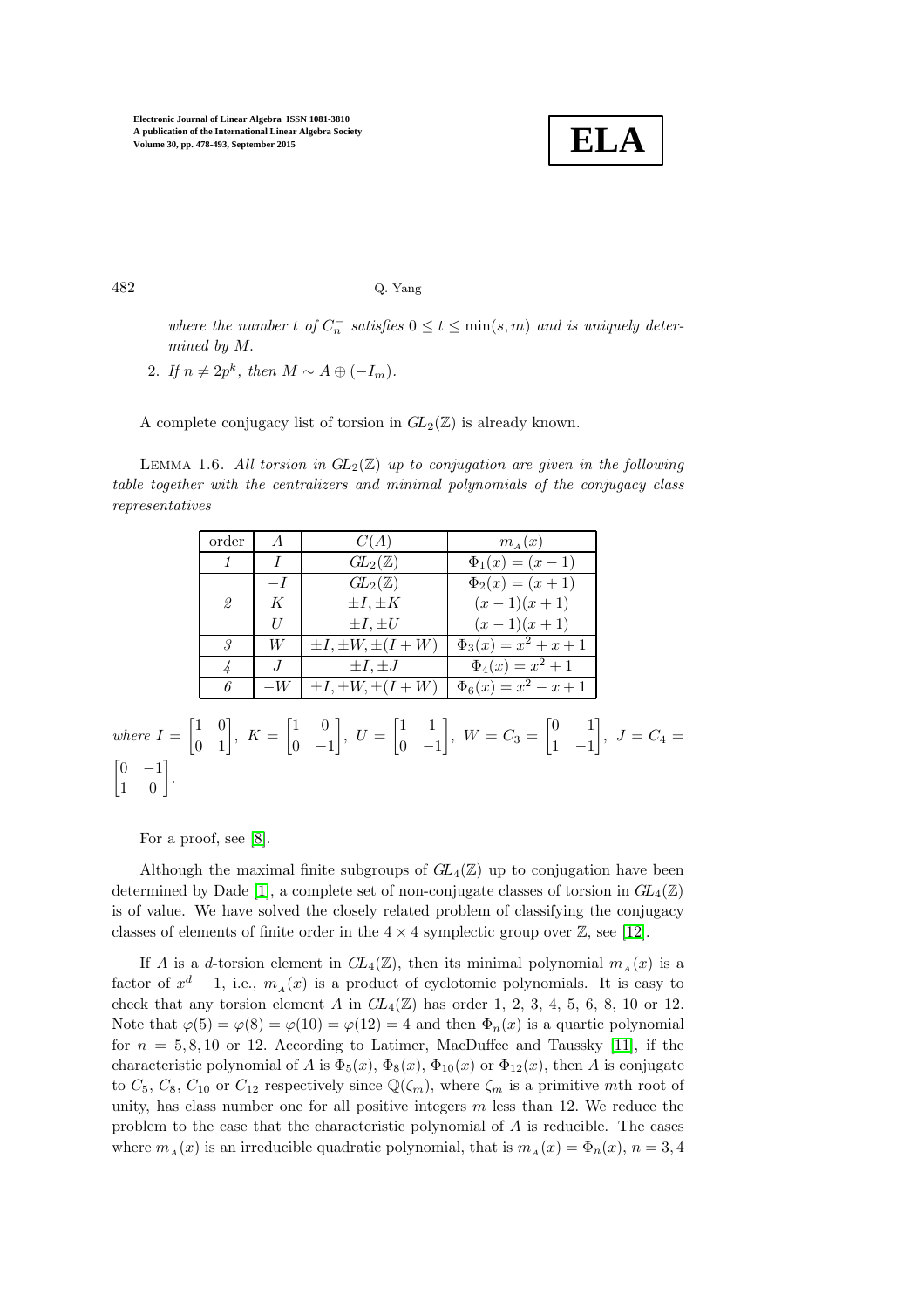**ELA**

Conjugacy Classes of Torsion in  $GL_n(\mathbb{Z})$  483

or 6, can be solved by Lemma [1.2](#page-2-0) and Lemma [1.6.](#page-4-0) Furthermore, the case where  $A^2 = I$  was solved in complete generality by Hua and Reiner [\[4\]](#page-14-0). We only need to consider the cases where  $m_A(x)$  is one of the following:  $(x^2+1)(x-1)$ ,  $(x^2+1)(x+1)$ ,  $(x^{2} \pm x+1)(x-1), (x^{2} \pm x+1)(x+1), (x^{2} \pm x+1)(x^{2}+1), (x^{2}+x+1)(x^{2}-x+1),$  $(x^{2} - 1)(x^{2} + 1)$  and  $(x^{2} - 1)(x^{2} \pm x + 1)$ . As a consequence, by Lemma [1.1,](#page-2-1) A is integrally similar to a block upper triangular matrix with different diagonal  $2 \times 2$ blocks chosen from Lemma [1.6.](#page-4-0) By applying Theorem [1.4](#page-3-0) or Theorem [1.5,](#page-3-1) we can solve the problem for the first four cases where one and only one of  $\pm 1$  is an eigenvalue. The case where  $m_A(x) = (x^2 \pm x + 1)(x^2 + 1)$  can be solved by Theorem [1.3.](#page-3-2) For the remaining three cases, we have the following result.

<span id="page-5-1"></span>THEOREM 1.7. All elements in  $GL_4(\mathbb{Z})$  with some given reducible characteristic polynomials  $f(x)$  up to conjugation are listed below:

1. When 
$$
f(x) = (x^2 - 1)(x^2 + \lambda x + 1)
$$
, where  $\lambda = \pm 1$ ,  
\n
$$
\mathcal{M}_f = \left\{ \lambda \begin{bmatrix} K & 0 \\ 0 & W \end{bmatrix}, \lambda \begin{bmatrix} K & E \\ 0 & W \end{bmatrix}, \lambda \begin{bmatrix} U & 0 \\ 0 & W \end{bmatrix}, \lambda \begin{bmatrix} U & E \\ 0 & W \end{bmatrix} \right\};
$$
\n2. When  $f(x) = (x^2 - 1)(x^2 + 1)$ ,  
\n
$$
\mathcal{M}_f = \left\{ \begin{bmatrix} K & 0 \\ 0 & J \end{bmatrix}, \begin{bmatrix} K & E \\ 0 & J \end{bmatrix}, \begin{bmatrix} K & I \\ 0 & J \end{bmatrix}, \begin{bmatrix} K & I - E \\ 0 & J \end{bmatrix}, \begin{bmatrix} U & 0 \\ 0 & J \end{bmatrix}, \begin{bmatrix} U & E \\ 0 & J \end{bmatrix}, \begin{bmatrix} U & I \\ 0 & J \end{bmatrix} \right\};
$$
\n3. When  $f(x) = (x^2 + x + 1)(x^2 - x + 1)$ ,  
\n
$$
\mathcal{M}_f = \left\{ \begin{bmatrix} W & 0 \\ 0 & -W \end{bmatrix}, \begin{bmatrix} W & E \\ 0 & -W \end{bmatrix} \right\},
$$
\nwhere  $E = \begin{bmatrix} 1 & 0 \\ 0 & 0 \end{bmatrix}$ .

To prove our results we need to develop some new tools. The idea we use in this paper comes from Roth's Theorem [\[10\]](#page-15-6). For a general form of Roth's Theorem, see [\[2\]](#page-14-2) or [\[3\]](#page-14-3). We shall generalize Roth's Theorem to the integral similarity problem for upper block-triangular matrices of the form [\(1](#page-2-2).1) with the diagonal blocks have coprime characteristic polynomials. In Section [2](#page-5-0) we shall study  $(A, B)$ -equivalence in  $M_{n\times m}(\mathbb{Z})$ . Then we transform our similarity problem to the problem finding  $(A, B)$ equivalent classes and prove our results in Section [3.](#page-9-1) We use the program Mathematica to calculate some of results in this paper.

<span id="page-5-0"></span>**2.**  $(A, B)$ -equivalence. Let  $A \in GL_n(\mathbb{Z})$ ,  $B \in GL_m(\mathbb{Z})$  and suppose that their respective characteristic polynomials  $f(x)$  and  $g(x)$  are coprime. We define a linear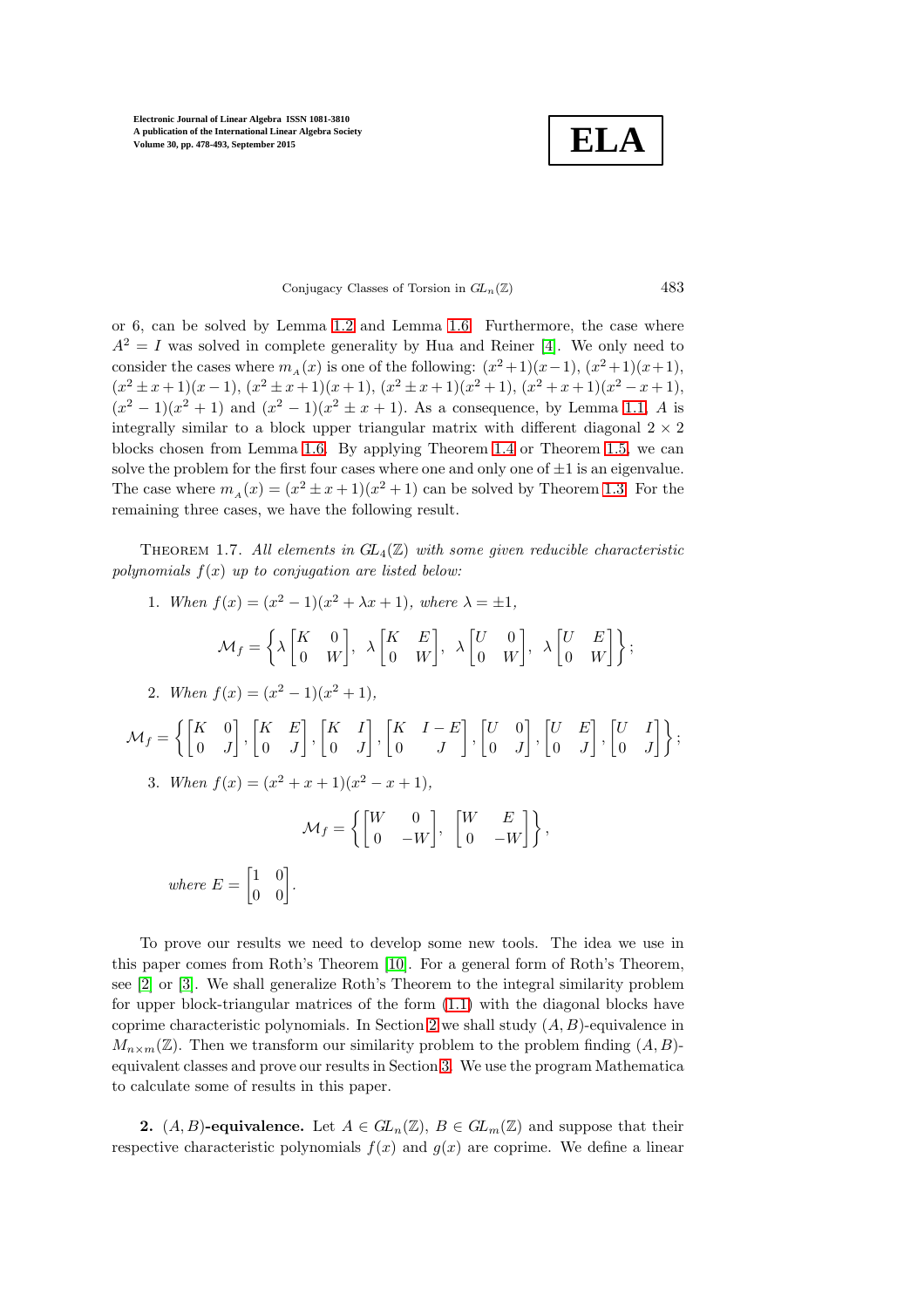

 $\overline{a}$ 

484 Q. Yang

transformation  $\psi$  on  $M_{n\times m}(\mathbb{Z})$  by

$$
\psi: M_{n \times m}(\mathbb{Z}) \to M_{n \times m}(\mathbb{Z}), \quad T \mapsto AT - TB.
$$

Since  $f(x)$ ,  $g(x)$  are coprime,  $\psi$  is injective. Let  $\langle A, B \rangle$  be the image of  $\psi$ , that is

<span id="page-6-1"></span>
$$
\langle A, B \rangle = \{AT - TB \mid T \in M_{n \times m}(\mathbb{Z})\}.
$$

By choosing a suitable basis, the matrix of  $\psi$  is  $A \otimes I_m - I_n \otimes B^T$ , where  $\otimes$  is the Kronecker product of matrices. Then the determinant of  $\psi$  is equal to  $R(f, g)$ , the resultant of  $f(x)$  and  $g(x)$ . Let  $r = |R(f,g)|$ , the absolute value of  $R(f,g)$ . The quotient module  $M_{n\times m}(\mathbb{Z})/\langle A, B \rangle$ , called the cokernel of  $\psi$  and denoted by coker  $\psi$ , is of order r. Let  $X \in M_{n \times m}(\mathbb{Z})$ . Then an equivalent condition for  $X \in \langle A, B \rangle$  is that the Sylvester equation

$$
(2.1)\t\t\t AT - TB = X
$$

<span id="page-6-0"></span>has a unique integral solution for matrix T. Clearly, if  $X \equiv 0 \pmod{r}$ , then  $X \in$  $\langle A, B \rangle$ .

LEMMA 2.1. Let  $C_f$  be the companion matrix of  $f(x)$  of degree n and  $\alpha \in$  $M_{n\times1}(\mathbb{Z})$  be an integral column vector. Then  $\alpha \in \langle C_f, I_1 \rangle$  if and only if the integer number  $f(1)$  divides  $\ell(\alpha)$ , the sum of components of  $\alpha$ .

*Proof.* Let  $f(x) = x^n + a_{n-1}x^{n-1} + \cdots + a_1x + a_0$  and  $\alpha = (c_1, c_2, \ldots, c_n)^T$ . In this case,

$$
\langle C_f, I_1 \rangle = \{ (C_f - I)X \mid X = (x_1, x_2, \dots, x_n)^\mathrm{T} \in M_{n \times 1}(\mathbb{Z}) \}.
$$

So,  $\alpha \in \langle C_f, I_1 \rangle$  if and only if the system of linear equations

$$
\begin{cases}\n-x_1 & -a_0x_n = c_1 \\
x_1 - x_2 & -a_1x_n = c_2 \\
x_2 - x_3 & -a_2x_n = c_3 \\
\vdots & \\
x_{n-1} - (1 + a_{n-1})x_n = c_n\n\end{cases}
$$

has an integral solution. This system is equivalent to the following system,

$$
\begin{cases}\n-x_1 & -a_0x_n = c_1 \\
-x_2 & -(a_0 + a_1)x_n = c_1 + c_2 \\
\vdots \\
-x_{n-1} & -(1 + a_0 + a_1 + \dots + a_{n-1})x_n = c_1 + c_2 + \dots + c_{n-1} \\
-(1 + a_0 + a_1 + \dots + a_{n-1} + a_n)x_n = c_1 + c_2 + \dots + c_{n-1} + c_n\n\end{cases}
$$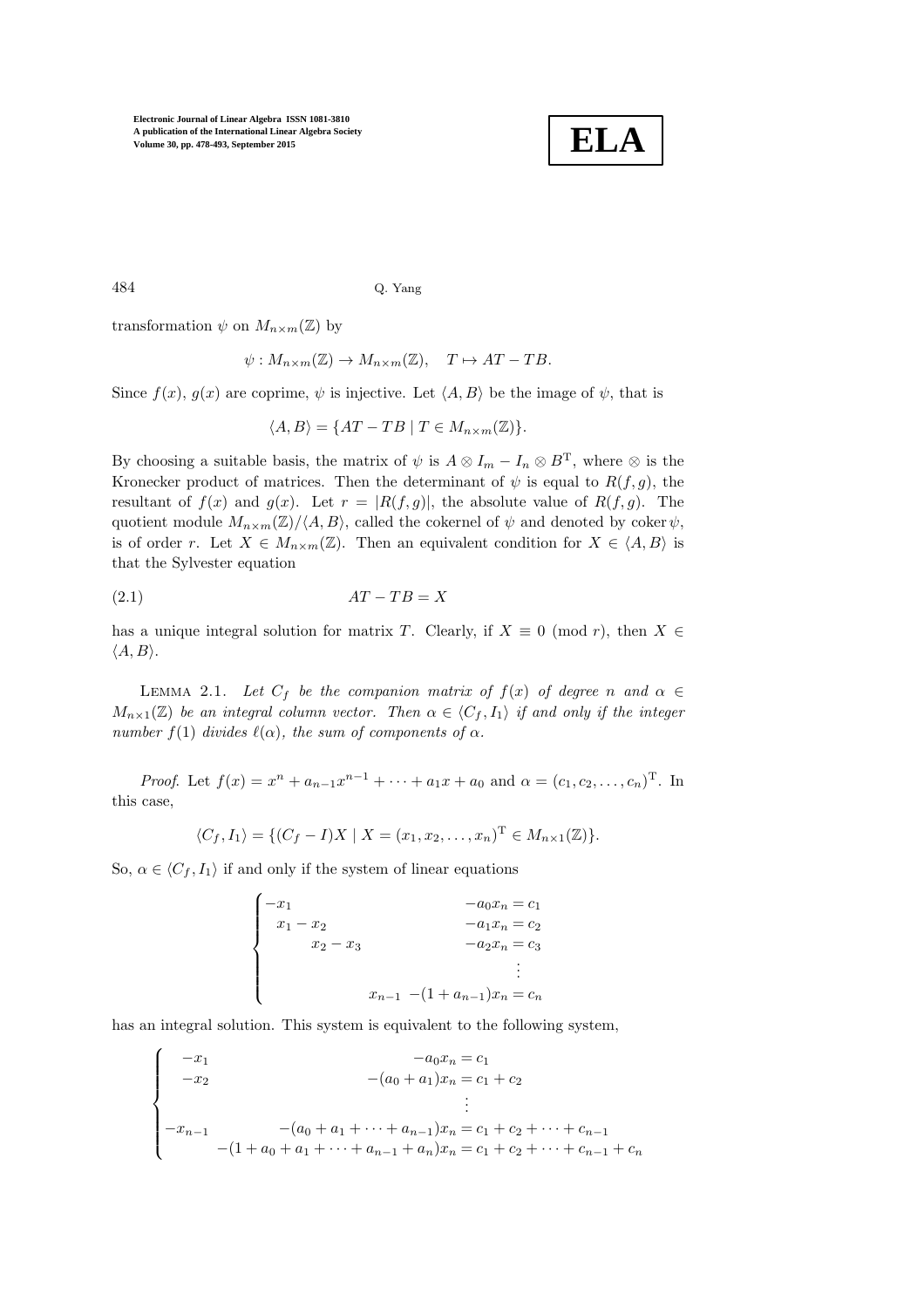**ELA**

Conjugacy Classes of Torsion in  $GL_n(\mathbb{Z})$  485

which has an integer solution for  $x_1, x_2, \ldots, x_n$  if and only if

 $f(1) = (1 + a_0 + a_1 + \cdots + a_{n-1} + a_n)(c_1 + c_2 + \cdots + c_{n-1} + c_n) = \ell(\alpha).$ 

Thus,  $\alpha \in \langle C_f, I_1 \rangle$  if and only if  $f(1)$  divides  $\ell(\alpha)$ .  $\Box$ 

Similarly,  $\alpha \in \langle C_f, -I_1 \rangle$  if and only if  $f(-1)$  divides  $c_1 - c_2 + \cdots + (-1)^{n-1}c_n$ , the alternating sum of components of  $\alpha$ .

We now define an equivalence relation on  $M_{n \times m}(\mathbb{Z})$ .

DEFINITION 2.2. Let  $X, Y \in M_{n \times m}(\mathbb{Z})$  be any two matrices. X and Y are said to be  $(A, B)$ -equivalent, denoted by  $X \cong Y \pmod{A, B}$  or  $X \cong Y$  for short, if there exist  $P \in C(A)$  and  $Q \in C(B)$  such that  $XQ - PY \in \langle A, B \rangle$ . The set of  $(A, B)$ -equivalent classes is denoted by  $\mathcal{S}(A, B)$ .

It is obvious that if  $X - Y \in \langle A, B \rangle$ , then  $X \cong Y \pmod{A, B}$ . But the converse is not necessarily true.

LEMMA 2.3. Let  $X, Y \in M_{n \times m}(\mathbb{Z})$ . Then

- 1.  $X \cong Y \pmod{A, B}$  if and only if  $X PYQ^{-1} \in \langle A, B \rangle$  for some  $P \in C(A)$ .  $Q \in C(B)$ ;
- 2.  $X \cong PXQ \pmod{A,B}$ , where  $P \in C(A)$  and  $Q \in C(B)$ . In particular,  $X \cong -X;$
- 3. If  $X \equiv Y \pmod{r}$ , then  $X \cong Y \pmod{A, B}$ , where  $r = |R(f, g)|$ .

*Proof.* By definition,  $X \cong Y$  if and only if there exist  $P \in C(A)$  and  $Q \in C(B)$ such that

$$
(2.2) \t\t XQ - PY = AT - TB
$$

for some  $T \in M_{n \times m}(\mathbb{Z})$ . Since Q commutes B, so does  $Q^{-1}$ , and then  $(2.2)$  is equivalent to

<span id="page-7-0"></span>
$$
X - PYQ^{-1} = A(TQ^{-1}) - (TQ^{-1})B.
$$

Therefore, Part 1 is true.

Part 2 is obtained by  $PXQ - (PXQ) = 0$ , and  $(-I_n) \in C(A)$ .

Part 3 is true since  $X - Y \in \langle A, B \rangle$ , whenever  $X \equiv Y \pmod{r}$ .  $\Box$ 

Suppose that the cokernel of  $\psi$  has a set of representative

$$
\mathrm{coker}\,\psi=\{\overline{S}_1,\overline{S}_2,\ldots,\overline{S}_r\mid S_i\in M_{n\times m}(\mathbb{Z})\},\,
$$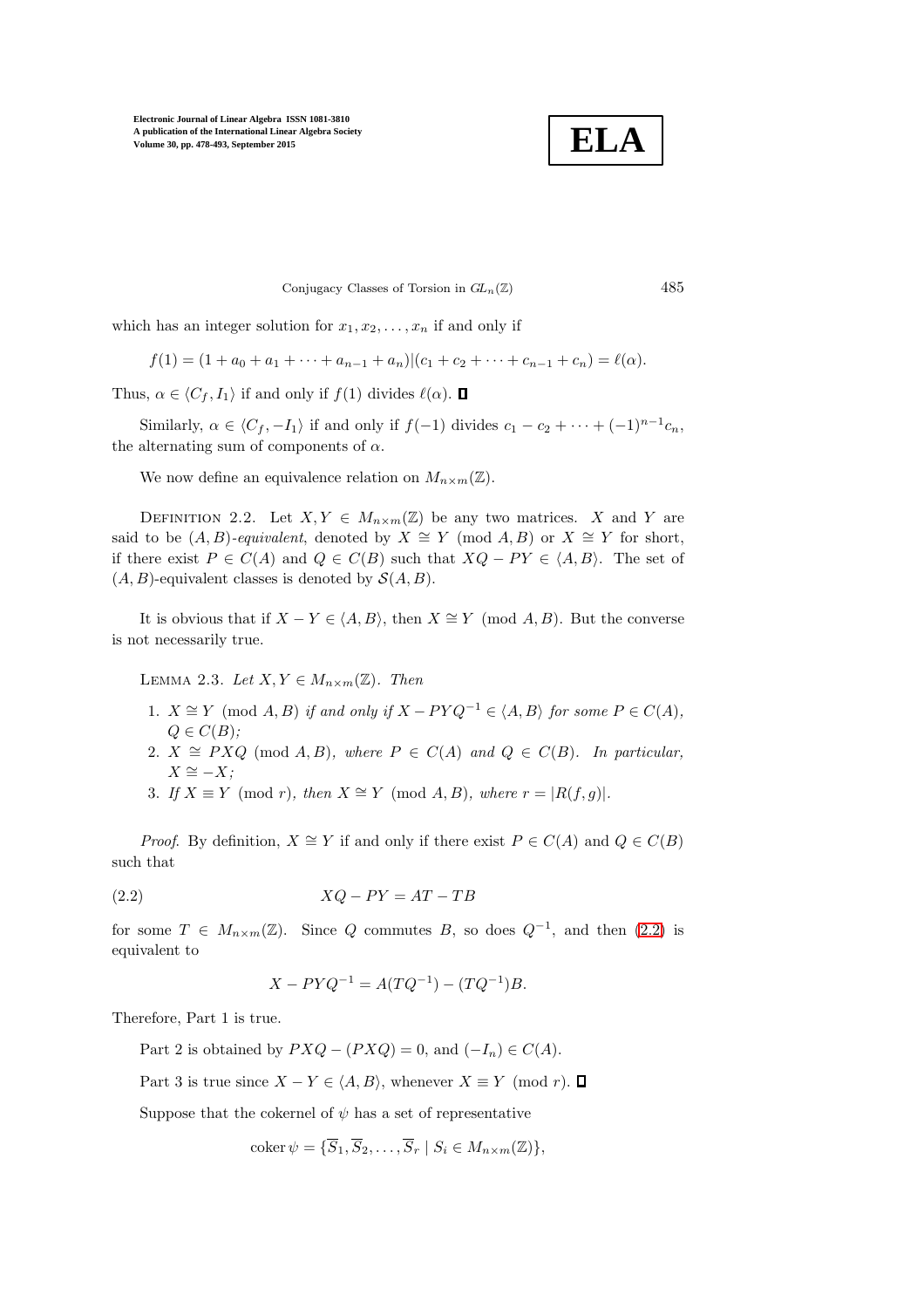

486 Q. Yang

where  $\overline{S}_i = S_i + \langle A, B \rangle$ ,  $i = 1, \ldots, r$ , are all cosets of  $\langle A, B \rangle$  in  $M_{n \times m}(\mathbb{Z})$ . We define a group action of  $C(A) \times C(B)$  on coker  $\psi$  given by

$$
P\overline{S}_iQ = \overline{PS_iQ}
$$

<span id="page-8-0"></span>for any  $(P,Q) \in C(A) \times C(B)$ . The action is well defined since  $P(A, B) = \langle A, B \rangle =$  $\langle A, B \rangle Q$ . The set of orbits is denoted by coker  $\psi/C(A) \times C(B)$ .

LEMMA 2.4. Let  $X, Y \in M_{n \times m}(\mathbb{Z})$ . Then a necessary and sufficient condition for  $X \cong Y$  is that  $\overline{X}$  and  $\overline{Y}$  are in the same orbit of the action. That is

$$
\mathcal{S}(A, B) = \operatorname{coker} \psi / C(A) \times C(B).
$$

*Proof.* Note that  $X \cong Y$  if and only if  $X - PYQ \in \langle A, B \rangle$  for some  $(P, Q) \in$  $C(A) \times C(B)$ , which is equivalent to  $\overline{X} = P\overline{Y}Q$ . Therefore,  $X \cong Y$  if and only if  $\overline{X}$ and  $\overline{Y}$  are in the same orbit.  $\square$ 

From Lemma [2.4,](#page-8-0) when  $r = 1$ ,  $|\mathcal{S}(A, B)|$ , the class number of  $(A, B)$ -equivalence, is equal to 1. If  $r > 1$ , then  $1 < |\mathcal{S}(A, B)| \le r$ , because  $\langle A, B \rangle$  is a fixed point for all elements in  $C(A) \times C(B)$ . In particular, if  $r = 2$ ,  $|S(A, B)| = 2$ .

Let  $M = A \oplus A \oplus \cdots \oplus A$  be the direct sum of s-copies of A, and  $N = B \oplus B \oplus \cdots \oplus B$ be the direct sum of t-copies of B. Let

$$
X = \begin{bmatrix} X_{11} & X_{12} & \cdots & X_{1t} \\ X_{21} & X_{22} & \cdots & X_{2t} \\ \vdots & \vdots & & \vdots \\ X_{s1} & X_{s2} & \cdots & X_{st} \end{bmatrix} \in M_{sn \times tm}(\mathbb{Z}),
$$

<span id="page-8-1"></span>where  $X_{ij} \in M_{n \times m}$ . Then we have the following.

LEMMA 2.5.  $X \in \langle M, N \rangle$  if and only if  $X_{ij} \in \langle A, B \rangle$ , for  $i = 1, ..., s; j =$  $1, \ldots, t$ .

It is also easy to prove that the following block row/column elementary operations on  $X$  preserve the equivalence:

1. Row/column switching

 $R_i \leftrightarrow R_j$ : switch the *i*-th row blocks and the *j*-th row blocks;

 $C_i \leftrightarrow C_j$ : switch the *i*-th column blocks and the *j*-th column blocks. 2. Row/column multiplication

 $R_i \to PR_i$ : left-multiply the *i*-th row blocks by P, where  $P \in C(A)$ ;

 $C_i \rightarrow C_i Q$ : right-multiply the *i*-th column blocks by  $Q$ , where  $Q \in C(B)$ .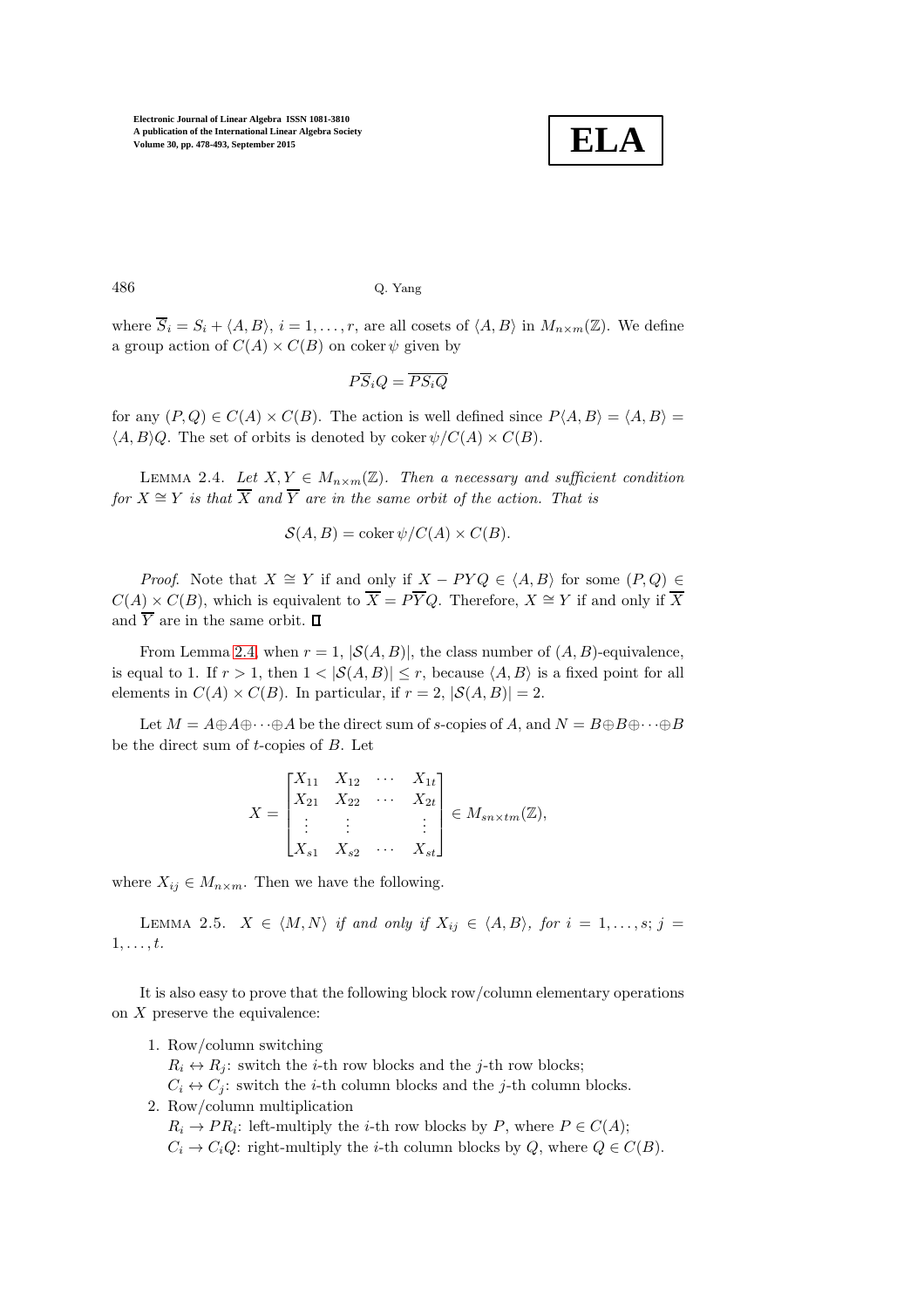**ELA**

Conjugacy Classes of Torsion in  $GL_n(\mathbb{Z})$  487

3. Row/column addition

 $R_i \rightarrow R_i + PR_j$ : add the j-th row blocks left-multiplied by P to the i-th row;  $C_i \rightarrow C_i + C_j Q$ : add the j-th column blocks right-multiplied by Q to the i-th column, where  $P \in M_n(\mathbb{Z})$  commutes A, and  $Q \in M_m(\mathbb{Z})$  commutes B.

<span id="page-9-1"></span>**3. Proofs.** Before the proof, we need to give a connection of  $(A, B)$ -equivalence with integral similarity of matrices of the form  $(1.1)$ .

<span id="page-9-0"></span>LEMMA 3.1. Let  $A \in M_n(\mathbb{Z})$ ,  $B \in M_m(\mathbb{Z})$  and suppose that they have coprime characteristic polynomials. Then  $\begin{bmatrix} A & X \\ 0 & D \end{bmatrix}$  $0 \quad B$  $\Big] \sim \begin{bmatrix} A & Y \\ 0 & I \end{bmatrix}$  $0 \quad B$  $}$  if and only if  $X \cong Y$  $(mod A, B).$ 

*Proof.* First suppose that  $\begin{bmatrix} A & X \\ 0 & B \end{bmatrix}$  $0 \quad B$  $\Big] \sim \begin{bmatrix} A & Y \\ 0 & I \end{bmatrix}$  $0 \quad B$ . There is  $Q = \begin{bmatrix} Q_{11} & Q_{12} \\ Q_{21} & Q_{22} \end{bmatrix} \in$  $GL_{n+m}(\mathbb{Z})$  such that

$$
\begin{bmatrix} A & X \\ 0 & B \end{bmatrix} \begin{bmatrix} Q_{11} & Q_{12} \\ Q_{21} & Q_{22} \end{bmatrix} = \begin{bmatrix} Q_{11} & Q_{12} \\ Q_{21} & Q_{22} \end{bmatrix} \begin{bmatrix} A & Y \\ 0 & B \end{bmatrix}.
$$

We get that

<span id="page-9-3"></span>
$$
(3.1) \t\t AQ_{11} + XQ_{21} = Q_{11}A,
$$

<span id="page-9-5"></span>
$$
(3.2) \t\t AQ_{12} + XQ_{22} = Q_{11}Y + Q_{12}B,
$$

<span id="page-9-2"></span>
$$
(3.3) \t BQ_{21} = Q_{21}A,
$$

<span id="page-9-4"></span>(3.4) 
$$
BQ_{22} = Q_{21}Y + Q_{22}B.
$$

By hypothesis, [\(3.3\)](#page-9-2) implies  $Q_{21} = 0$ . Then  $Q = \begin{bmatrix} Q_{11} & Q_{12} \\ 0 & Q_{22} \end{bmatrix}$ , and [\(3.1\)](#page-9-3), [\(3.4\)](#page-9-4) say that  $Q_{11} \in C(A)$  and  $Q_{22} \in C(B)$ . Thus, [\(3.2\)](#page-9-5) means  $X \cong Y$ .

Conversely, if  $X \cong Y$  by some  $(P,Q) \in C(A) \times C(B)$  and  $T \in M_{n \times m}(\mathbb{Z})$ , then  $\begin{bmatrix} A & X \end{bmatrix}$  $0 \quad B$  $\Big] \sim \begin{bmatrix} A & Y \\ 0 & I \end{bmatrix}$  $0 \quad B$  $\begin{bmatrix} P & -T \\ 0 & Q \end{bmatrix}$  via the similarity  $\begin{bmatrix} P & -T \\ 0 & Q \end{bmatrix}$  $0\quad Q$ .

According to Lemma [3.1,](#page-9-0) integral similarity problem for block-triangular matrices of the form  $(1.1)$  can be transformed to the problem of finding  $(A, B)$ -equivalent classes.

Now we can prove our theorems.

Proof of Theorem [1.4.](#page-3-0) For any matrix  $X \in M_{\text{so}(n)\times m}(\mathbb{Z})$ , we write X as a block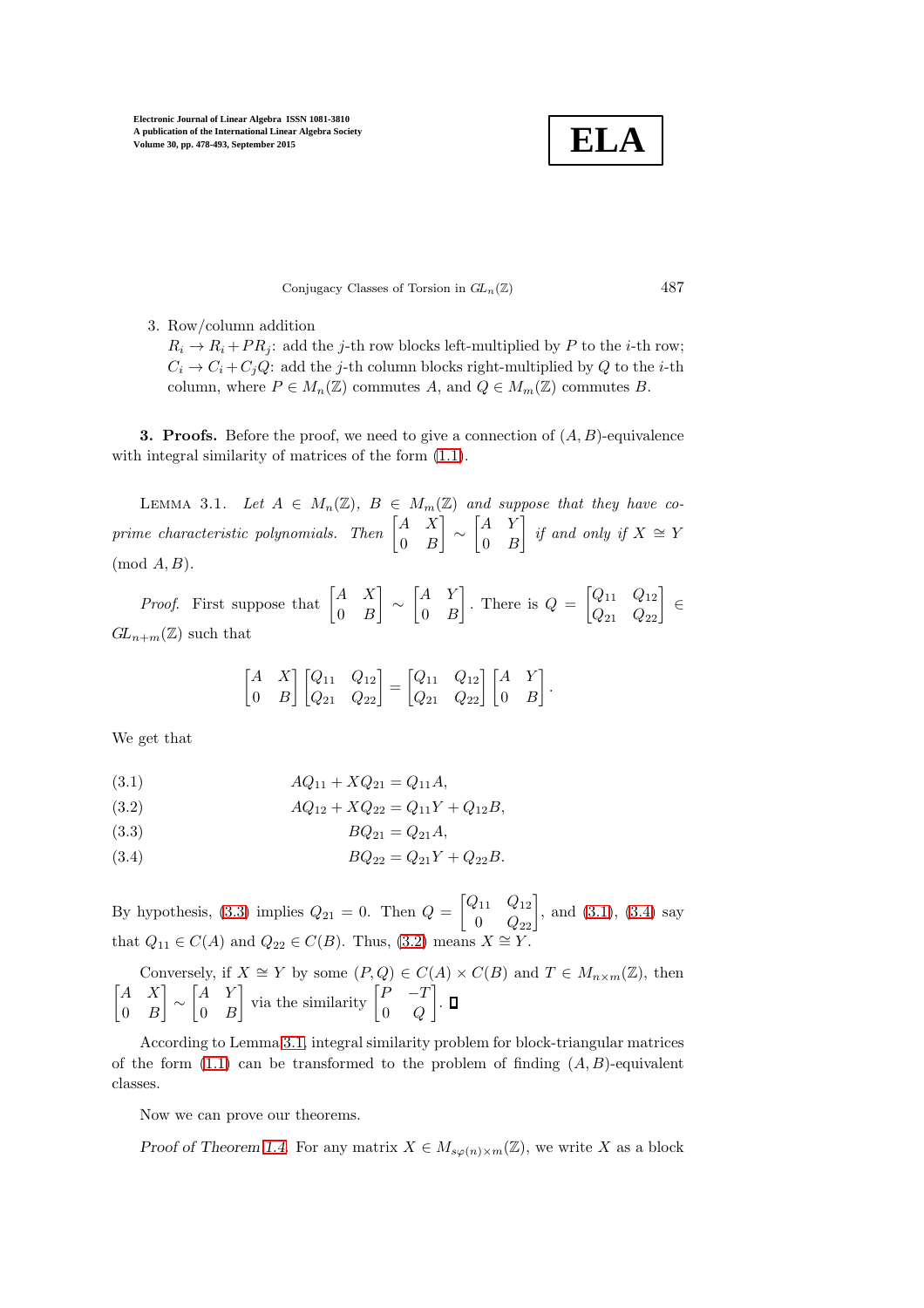

488 Q. Yang

matrix

$$
X = \begin{bmatrix} \alpha_{11} & \alpha_{12} & \cdots & \alpha_{1m} \\ \alpha_{21} & \alpha_{22} & \cdots & \alpha_{2m} \\ \vdots & \vdots & & \vdots \\ \alpha_{s1} & \alpha_{s2} & \cdots & \alpha_{sm} \end{bmatrix},
$$

where  $\alpha_{ij} \in M_{\varphi(n)\times 1}(\mathbb{Z})$ . Then by Lemma [2.5,](#page-8-1)  $X \in \langle A, I_m \rangle$  if and only if  $\alpha_{ij} \in$  $\langle C_n, I_1 \rangle$ , which is equivalent to that  $\Phi_n(1)$  is a factor of  $\ell(\alpha_{ij})$  by Lemma [2.1,](#page-6-0) for all  $\alpha_{ij}$ . Note that for  $n > 2$ , see [\[7\]](#page-15-7),

(3.5) 
$$
\Phi_n(1) = \begin{cases} p, & n = p^k, \ p \text{ prime}, \ k \ge 1 \\ 1, & \text{otherwise.} \end{cases}
$$

Case 1.  $n = p^k$  is a power of prime p, then  $\Phi_n(1) = p$ .

We first show that  $\mathcal{S}(C_n, I_1) = \{\overline{0}, \overline{e}\}.$  For any  $\alpha \in M_{\varphi(n) \times 1}(\mathbb{Z})$ , let  $b = \ell(\alpha)$ .

<span id="page-10-0"></span>
$$
\ell(\alpha - be) = \ell(\alpha) - b\ell(e) = b - b \cdot 1 = 0.
$$

So,  $\alpha \cong be \pmod{C_n, I_1}$ . We only need to show  $be \cong e \pmod{C_n, I_1}$  provided  $p \nmid b$ . Without loss of generality, we assume  $0 < b \leq p-1$ . Let  $P = I + C_n + C_n^2 + \cdots + C_n^{b-1}$ . Then  $P(I - C_n) = I - C_n^b$ , and thus, the determinant of P satisfies

$$
|P||I - C_n| = |I - C_n^b|.
$$

Since  $(b, p) = 1$ ,  $C_n$  and  $C_n^b$  have the same characteristic polynomial  $\Phi_n(x)$ . So,

$$
|I - C_n| = |I - C_n^b| = \Phi_n(1) = p.
$$

Therefore,  $|P| = 1$  and  $P \in GL_{\varphi(n)}(\mathbb{Z})$ . Also, P commutes with  $C_n$ . It is easy to verify that  $\ell(Pe) = b$ , and then  $\ell(be - Pe) = 0$ . So  $be \cong e \pmod{C_n, I_1}$ , and hence,  $\mathcal{S}(C_n, I_1) = \{\overline{0}, \overline{e}\}.$ 

Now suppose that there is  $\alpha_{ij} \notin \langle C_n, I_1 \rangle$ . We can use row or column switchings move it to the left-top position. So, we may assume that  $\alpha_{11} \notin \langle C_n, I_1 \rangle$ . There is  $P \in C_n$  such that  $P\alpha_{11} - e \in \langle C_n, I_1 \rangle$ . Then by a row multiplication and Lemma [2.5,](#page-8-1)

$$
X \xrightarrow{R_1 \to P R_1} \begin{bmatrix} P\alpha_{11} & \beta_{12} & \cdots & \beta_{1m} \\ \beta_{21} & \beta_{22} & \cdots & \beta_{2m} \\ \vdots & \vdots & & \vdots \\ \beta_{s1} & \beta_{s2} & \cdots & \beta_{sm} \end{bmatrix} \cong \begin{bmatrix} e & \beta_{12} & \cdots & \beta_{1m} \\ \beta_{21} & \beta_{22} & \cdots & \beta_{2m} \\ \vdots & \vdots & & \vdots \\ \beta_{s1} & \beta_{s2} & \cdots & \beta_{sm} \end{bmatrix}.
$$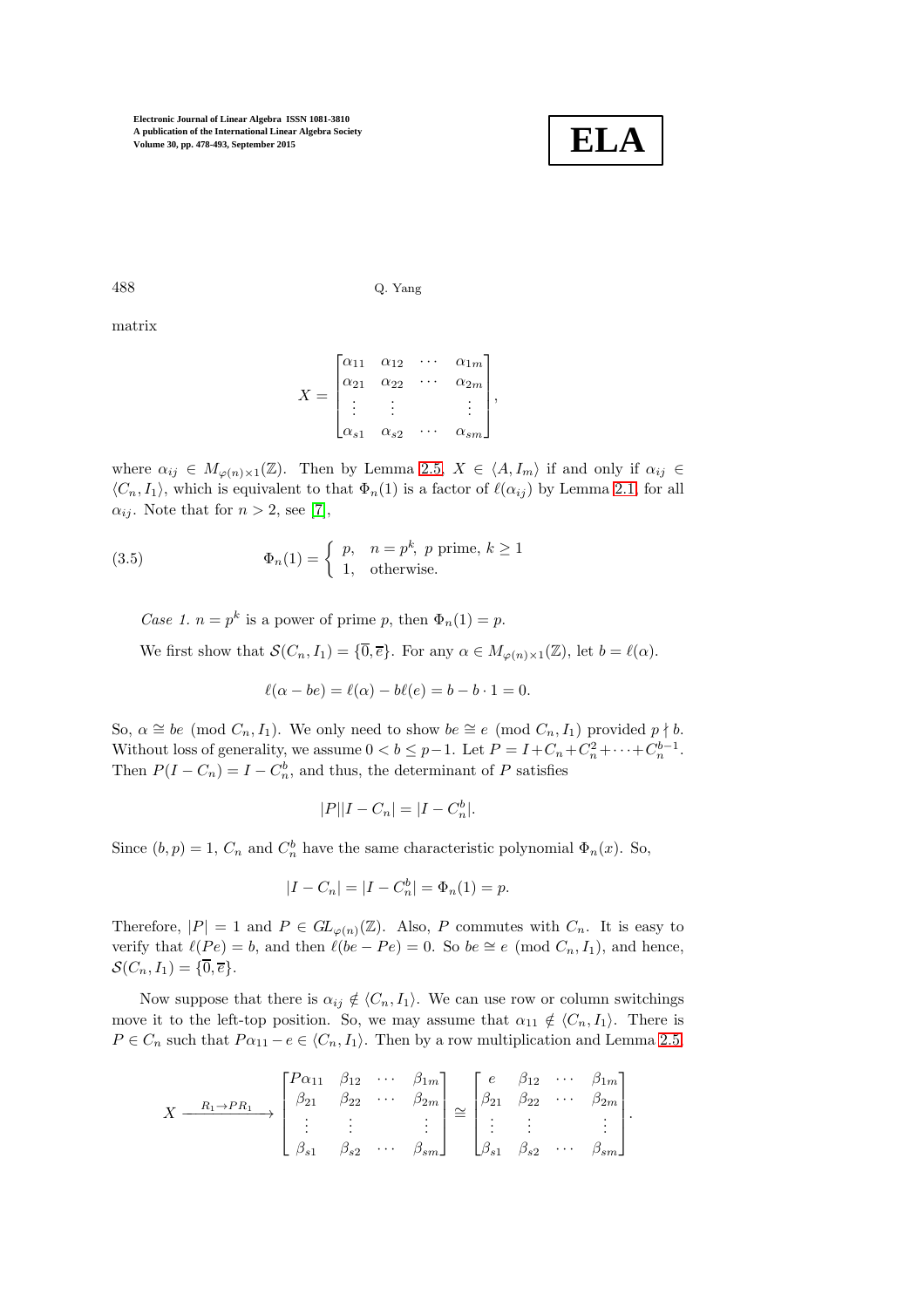**ELA**

### Conjugacy Classes of Torsion in  $GL_n(\mathbb{Z})$  489

By row additions,  $R_i \to R_i - \ell(\beta_{i1})R_1$ , and column additions,  $C_j \to C_j - \ell(\beta_{1j})C_1$ , we get

$$
\begin{bmatrix} e & \beta_{12} & \cdots & \beta_{1m} \\ \beta_{21} & \beta_{22} & \cdots & \beta_{2m} \\ \vdots & \vdots & & \vdots \\ \beta_{s1} & \beta_{s2} & \cdots & \beta_{sm} \end{bmatrix} \longrightarrow \begin{bmatrix} e & \gamma_{12} & \cdots & \gamma_{1m} \\ \gamma_{21} & \gamma_{22} & \cdots & \gamma_{2m} \\ \vdots & \vdots & & \vdots \\ \gamma_{s1} & \gamma_{s2} & \cdots & \gamma_{sm} \end{bmatrix} \cong \begin{bmatrix} e & 0 & \cdots & 0 \\ 0 & \gamma_{22} & \cdots & \gamma_{2m} \\ \vdots & \vdots & & \vdots \\ 0 & \gamma_{s2} & \cdots & \gamma_{sm} \end{bmatrix},
$$

where  $\gamma_{i1} = \beta_{i1} - \ell(\beta_{i1})e$ ,  $\gamma_{1j} = \beta_{1j} - \ell(\beta_{1j})e \in \langle C_n, I_1 \rangle$ . Continue this process to the submatrix obtained by deleting first row block and first column, and so on, we obtain

$$
X \cong \begin{bmatrix} Y & 0 \\ 0 & 0 \end{bmatrix}, \quad \text{where} \quad Y = \underbrace{e \oplus e \oplus \cdots \oplus e}_{t}
$$

for some  $1 \le t \le \min(s, m)$ . Therefore, by Lemma [3.1,](#page-9-0)

 A X 0 I<sup>m</sup> ∼ C<sup>n</sup> e . . . . . . C<sup>n</sup> e C<sup>n</sup> . . . C<sup>n</sup> 1 . . . 1 Im−<sup>t</sup> ,

where the number of  $C_n$  is s and the number of e is t. By some pairs of row and column switchings, we get the matrix on the right is conjugate to the matrix [\(1.2\)](#page-3-3).

For the uniqueness, let  $X_i = e \oplus e \oplus \cdots \oplus e$  $t_i$ ,  $i = 1, 2$ , with  $t_1 > t_2$  and suppose

that

$$
\begin{bmatrix} X_1 & 0 \\ 0 & 0 \end{bmatrix} \cong \begin{bmatrix} X_2 & 0 \\ 0 & 0 \end{bmatrix}
$$

.

There are  $P = \begin{bmatrix} P_{11} & P_{12} \\ P_{21} & P_{22} \end{bmatrix} \in C(A), Q = \begin{bmatrix} Q_{11} & Q_{12} \\ Q_{21} & Q_{22} \end{bmatrix} \in C(B)$ , where  $P_{11}$  is  $t_1 \times t_2$ matrix,  $Q_{11}$  is  $t_1 \times t_2$  matrix, such that

$$
\begin{bmatrix} X_1 & 0 \\ 0 & 0 \end{bmatrix} Q - P \begin{bmatrix} X_2 & 0 \\ 0 & 0 \end{bmatrix} = \begin{bmatrix} X_1 Q_{11} - P_{11} X_2 & X_1 Q_{12} \\ -P_{21} X_2 & 0 \end{bmatrix} \in \langle A, I_m \rangle.
$$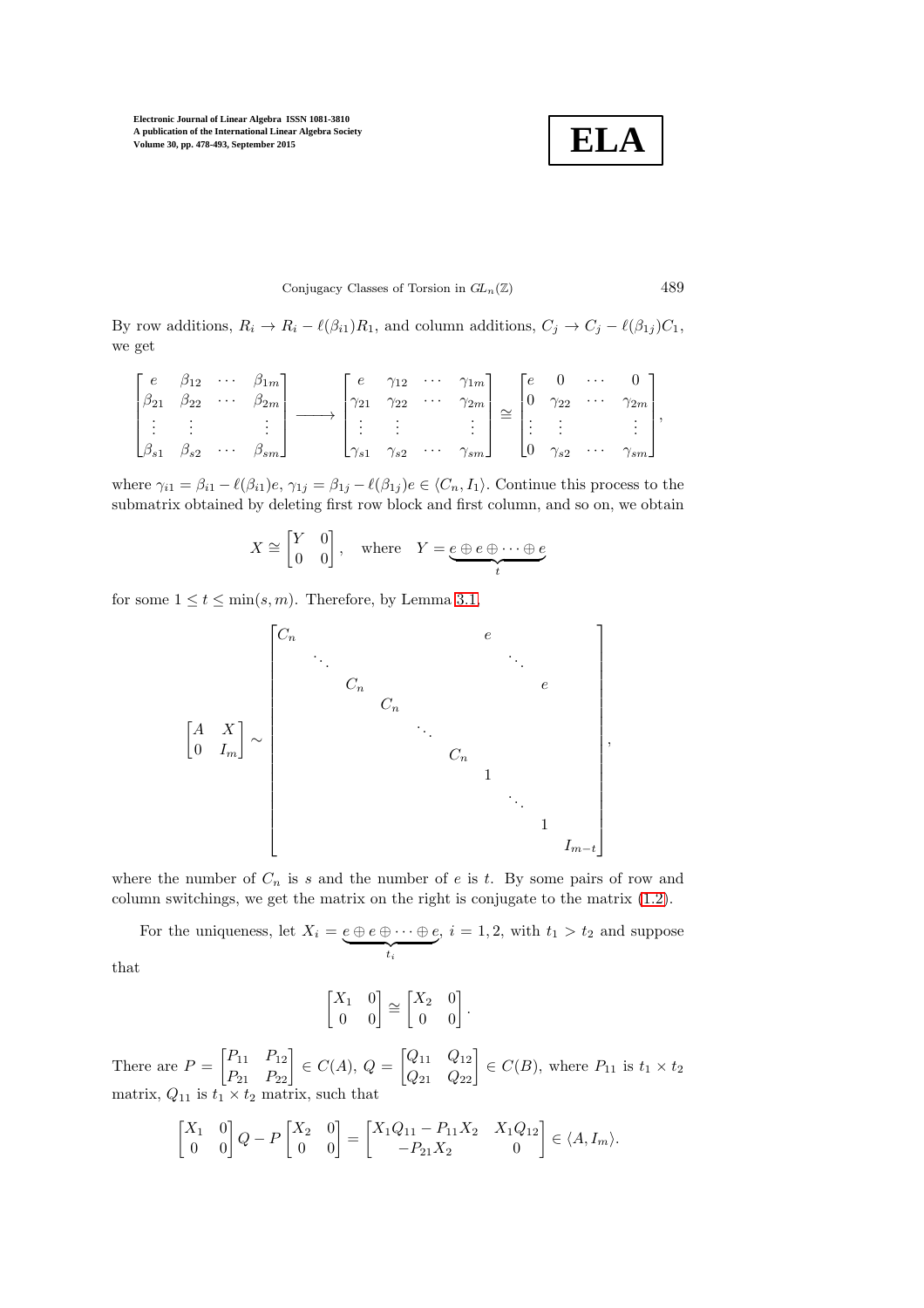

## 490 Q. Yang

We get  $X_1Q_{12} \equiv 0 \pmod{p}$ , so  $Q_{12} \equiv 0 \pmod{p}$ . Note that the block  $Q_{12}$  is a  $t_1 \times (m-t_2)$  matrix and  $t_1 + (m-t_2) > m$ , the size of Q. Therefore, the determinant of Q satisfies  $|Q| \equiv 0 \pmod{p}$ . This is impossible since Q is an unimodular matrix. This completes the proof of uniqueness.

Case 2. n is not a power of prime. From [\(3.5\)](#page-10-0),  $\Phi_n(1) = 1$ , and then  $M_{\varphi(n)\times 1}(\mathbb{Z}) =$  $\langle C_n, I_1 \rangle$ . There is only one  $(A, I_m)$ -equivalent class. Therefore,  $M \sim A \oplus I_m$ .  $\Box$ 

The proof of Theorem [1.5](#page-3-1) is similar. In this case, we use the fact that

(3.6) 
$$
\Phi_n(-1) = \begin{cases} p, & n = 2p^k, p \text{ prime}, k \ge 1 \\ 1, & \text{otherwise}, \end{cases}
$$

see [\[7\]](#page-15-7).

Proof of Theorem [1.7.](#page-5-1) By Lemma [1.1](#page-2-1) and Lemma [3.1,](#page-9-0) we only need to calculate  $(A, B)$ -equivalent classes for some special pairs of  $2 \times 2$  matrices in Lemma [1.6.](#page-4-0)

When  $A = K$  and  $B = W$ . Clearly,  $r = 3$ . The linear transformation  $\psi$  is given by  $\psi(T) = KT - TW$ . Then the Sylvester equation (2.[1\)](#page-6-1) becomes

$$
\begin{bmatrix} 1 & 0 \\ 0 & -1 \end{bmatrix} T - T \begin{bmatrix} 0 & -1 \\ 1 & -1 \end{bmatrix} = \begin{bmatrix} a & b \\ c & d \end{bmatrix}.
$$

It is equivalent to the system of linear equations

$$
\begin{cases}\n t_{11} - t_{12} = a \\
 t_{11} + 2t_{12} = b \\
 -t_{21} - t_{22} = c \\
 t_{21} = d,\n\end{cases}
$$

which has integral solutions if and only if  $3|a - b$ . Thus, the submodule  $\langle K, W \rangle$ , the image of  $\psi$ , is

$$
\langle K, W \rangle = \left\{ \begin{bmatrix} a & b \\ c & d \end{bmatrix} \in M_2(\mathbb{Z}) \middle| a \equiv b \text{ (mod 3)} \right\}.
$$

It is obvious that  $E, 2E \notin \langle K, W \rangle$ . Therefore, coker  $\psi = M_2(\mathbb{Z})/\langle K, W \rangle = \{ \overline{0}, \overline{E}, \overline{2E} \}$ . By choosing  $P = -I \in C(K)$ ,  $Q = I \in C(W)$ , we see that

$$
EQ-P(2E)=\begin{bmatrix} 3 & 0 \\ 0 & 0 \end{bmatrix} \in \langle K,W \rangle,
$$

and thus,  $E \cong 2E \pmod{K,W}$ . Note that  $|\mathcal{S}(K,W)| > 1$ , hence  $\mathcal{S}(K,W) = \{\overline{0}, \overline{E}\}.$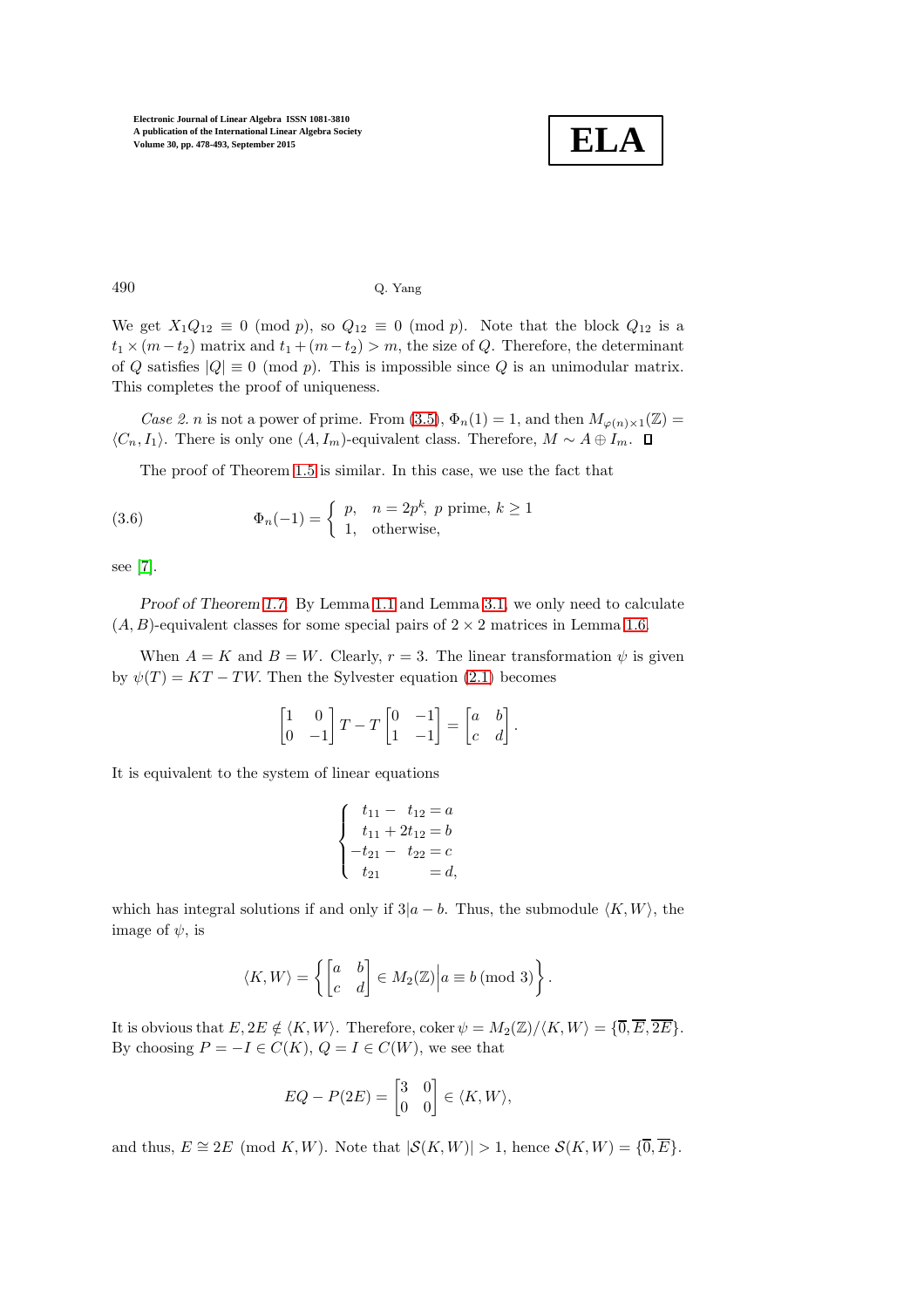$$
\mid
$$
 ELA

Conjugacy Classes of Torsion in  $GL_n(\mathbb{Z})$  491

When  $A = U$  and  $B = W$ . We also have  $r = 3$ . This time the Sylvester equation is equivalent to

$$
\begin{cases}\n t_{11} - t_{12} + t_{21} = a \\
 t_{11} + 2t_{12} + t_{22} = b \\
 - t_{21} - t_{22} = c \\
 t_{21} = d.\n\end{cases}
$$

It is clear that

$$
\langle U, W \rangle = \left\{ \begin{bmatrix} a & b \\ c & d \end{bmatrix} \in M_2(\mathbb{Z}) \middle| a + d \equiv b + c \text{ (mod 3)} \right\}.
$$

So, coker  $\psi = {\overline{0}, \overline{E}, \overline{2E}}$  and then  $\mathcal{S}(U, W) = {\overline{0}, \overline{E}}$ .

Since  $\langle -A, -B \rangle = \langle A, B \rangle$  for any A and B, we obtain that  $S(-K, -W)$  =  $\mathcal{S}(-U, -W) = \{\overline{0}, \overline{E}\}.$ 

Similarly, we have

$$
\langle K, J \rangle = \left\{ \begin{bmatrix} a & b \\ c & d \end{bmatrix} \in M_2(\mathbb{Z}) \middle| a+b \equiv c+d \equiv 0 \pmod{2} \right\}, \ S(K, J) = \{\overline{0}, \overline{E}, \overline{I}, \overline{I-E} \},
$$
  

$$
\langle U, J \rangle = \left\{ \begin{bmatrix} a & b \\ c & d \end{bmatrix} \in M_2(\mathbb{Z}) \middle| a+b+c \equiv c+d \equiv 0 \pmod{2} \right\}, \ S(U, J) = \{\overline{0}, \overline{E}, \overline{I} \},
$$
  

$$
\langle W, -W \rangle = \left\{ \begin{bmatrix} a & b \\ c & d \end{bmatrix} \in M_2(\mathbb{Z}) \middle| a+b+c \equiv a \equiv d \pmod{2} \right\}, \ S(W, -W) = \{\overline{0}, \overline{E}\}.
$$

In summary, we have the following table

|              | $\mathcal{S}(A,B)$                                         |
|--------------|------------------------------------------------------------|
| $K$ or $U$   | $\overline{0},\overline{E}$                                |
| $-K$ or $-U$ | $\overline{0}, E$                                          |
| K            | $\overline{0}, \overline{E}, \overline{I}, \overline{I-E}$ |
| $\prime$     | $\overline{0}, \overline{E}, \overline{I}$                 |
|              | 0.E                                                        |

We can use the results in this table, Lemma [1.1](#page-2-1) and Lemma [3.1](#page-9-0) to complete the proof.  $\square$ 

From above theorems, and some simple calculations, all torsion in  $GL_4(\mathbb{Z})$  up to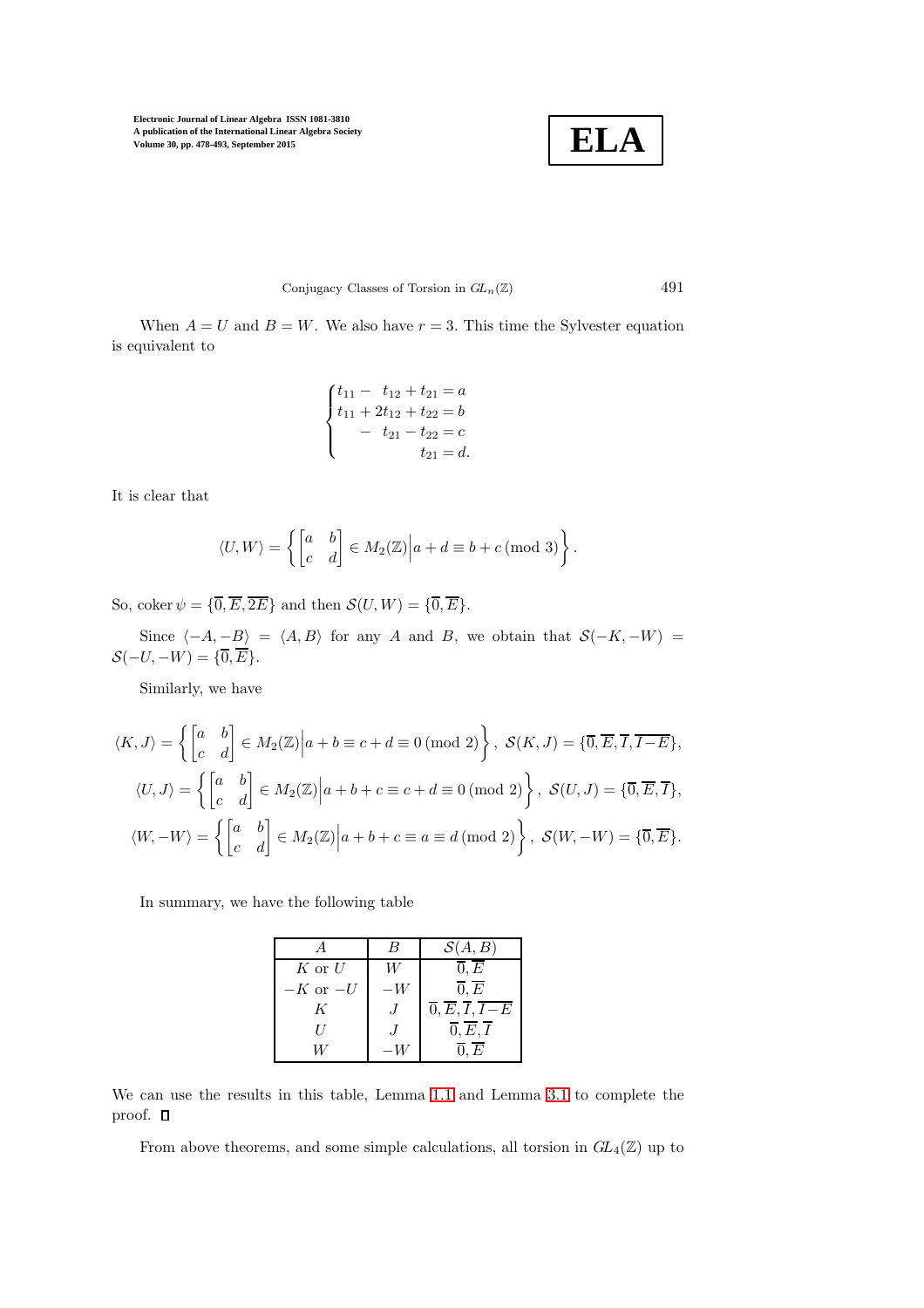

492 Q. Yang

conjugation are listed as follows:

$$
d = 1 \tI_4; \nd = 2 \t-I_4; \tK \oplus (-I), \tU \oplus (I); \tI \oplus K, \tI \oplus U; \tI \oplus U; \tI \oplus U; \tI \oplus V, \tI \oplus W, \t\begin{bmatrix} I & E \\ 0 & W \end{bmatrix}; \nd = 4 \tJ \oplus J; \tI \oplus J, \t\begin{bmatrix} I & E \\ 0 & J \end{bmatrix}; \t(-I) \oplus J, \t\begin{bmatrix} -I & E \\ 0 & J \end{bmatrix}; \tK \oplus J, \t\begin{bmatrix} K & E \\ 0 & J \end{bmatrix}, \t\begin{bmatrix} K & I \\ 0 & J \end{bmatrix}; \t\begin{bmatrix} K & I - E \\ 0 & J \end{bmatrix}; \tU \oplus J, \t\begin{bmatrix} U & E \\ 0 & J \end{bmatrix}, \t\begin{bmatrix} U & I \\ 0 & J \end{bmatrix}; \nd = 5 \tC_5; \nd = 6 \t-(W \oplus W); \tI \oplus (-W); \t(-I) \oplus W; \t-I \oplus W), \t\begin{bmatrix} -I & E \\ 0 & -W \end{bmatrix}; \tK \oplus W, \t\begin{bmatrix} K & E \\ 0 & W \end{bmatrix}; \tU \oplus W, \t\begin{bmatrix} U & E \\ 0 & W \end{bmatrix}; \t-(K \oplus W), \t\begin{bmatrix} -K & E \\ 0 & -W \end{bmatrix}; \t-(U \oplus W), \t\begin{bmatrix} -U & E \\ 0 & -W \end{bmatrix}; \tW \oplus (-W), \t\begin{bmatrix} W & E \\ 0 & -W \end{bmatrix}; \nd = 8 \tC_8; \nd = 10 \t-C_5; \nd = 12 \tC_{12}; \tJ \oplus W; \tJ \oplus (-W).
$$

Acknowledgment. The author would like to thank the referee for helpful comments.

### REFERENCES

- <span id="page-14-1"></span>[1] E.C. Dade. The maximal finite groups of  $4 \times 4$  integral matrices. *Illinois J. Math.*, 9:99–122, 1965.
- <span id="page-14-2"></span>[2] R. Guralnick. Roth's theorems and decomposition of modules. Linear Algebra Appl., 39:155–165, 1981.
- <span id="page-14-3"></span><span id="page-14-0"></span>[3] R. Guralnick. Roth's Theorems for sets of matrices. *Linear Algebra Appl.*, 71:113-117, 1985.
- [4] L.K. Hua and I. Reiner. Automorphisms of the unimodular group. Trans. Amer. Math. Soc., 71(3):331–348, 1951.